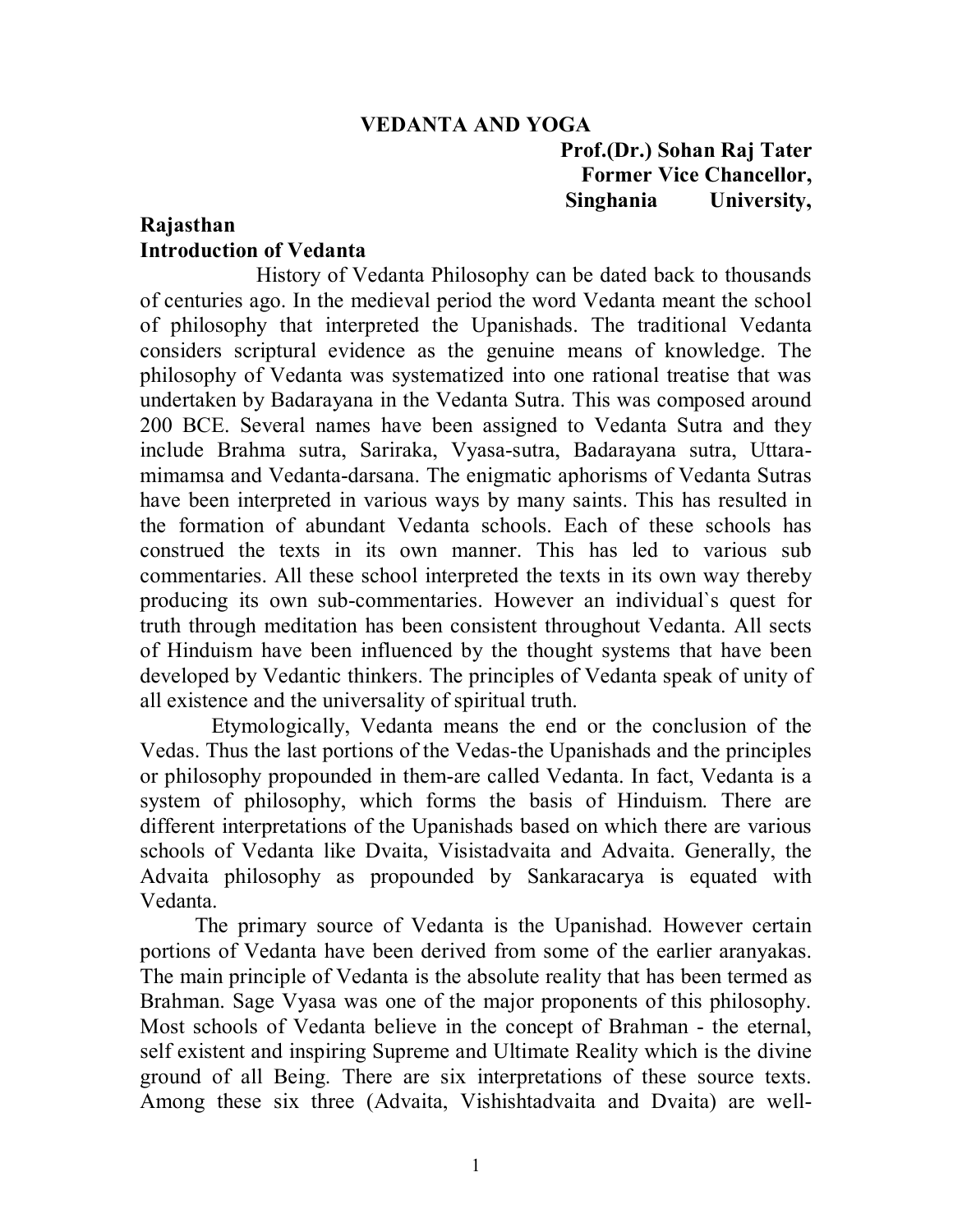known. These Vedanta schools of thought were founded by Shri Adi Shankara, Shri Ramanuja and Shri Madhvacharya. Bhagavad Gita has also played a major role in Vedantic thought. All teachers of Vedanta have completely attested to the importance of Gita to the development of Vedantic thought and practice. Vedanta is not restricted to one book, thus it has no single source.

### **Principles of Vedanta**

 Vedanta says that Brahmn is ultimate reality. All other beings and things are unreal. Swami Sivananda upholds that Brahmn is paripoorna, full, because all desires melt there. Brahmn to him 'is something, after seeing which there is nothing more to be seen, after becoming which there is nothing more to become, after knowing which there remains nothing to be known'. Brahmn is that which is all-pervading, which surrounds us from all sides – around, above and below. It is satchidananda or existence, knowledge and bliss. It is that which has no other. It is without a second, endless, eternal, one and one alone. It is everlasting, the one continuous experience-whole.

Brahmn has six attributes: 'jnana (divine wisdom), vairagya (dispassion), aishwarya, power (bala, strength), sri (wealth); and kirti (fame)'.

 Advaitins believe that suffering is due to Maya (also known as Mithya or Vaitathya), and only knowledge (called Jnana) of Brahman can destroy Maya. When Maya is removed, there exists ultimately no difference between the Jiva and Brahman (Isvara). Such a state of bliss when achieved while living is called Jivanmukta. While one is in the pragmatic level, one can worship God in any way and in any form, like Krishna or Ayyappa as he wishes; Adi Shankara himself was a proponent of devotional worship or Bhakti. But Adi Shankara taught that while Vedic sacrifices, puja and devotional worship can lead one in the direction of jnana (true knowledge) they cannot lead one directly to moksha. At best, they can serve as means to obtain moksha via shukla gati.

He is nitya (eternal), ananta (infinite),and ananda (supreme bliss). He is unchanging amidst changing phenomena. He is permanent amidst the impermanent, and imperishable amidst the perishable. He is what the Gita calls "Jyotishamapi tat jyoti,Light of all lights" He is the Adhisthana or support of the phenomenal world. Brahmn is the sutradhara, string-puller of all bodies of beings. He is the antaryamin, inner ruler of all beings. He is in you and you are in Him. Each of the five primary elements is a manifestation of His qualities.

 Brahmn is swatantra or independent. He has satkama (good desires) and satsankalpa (pure will). Since karmas are jada or insentient, on their own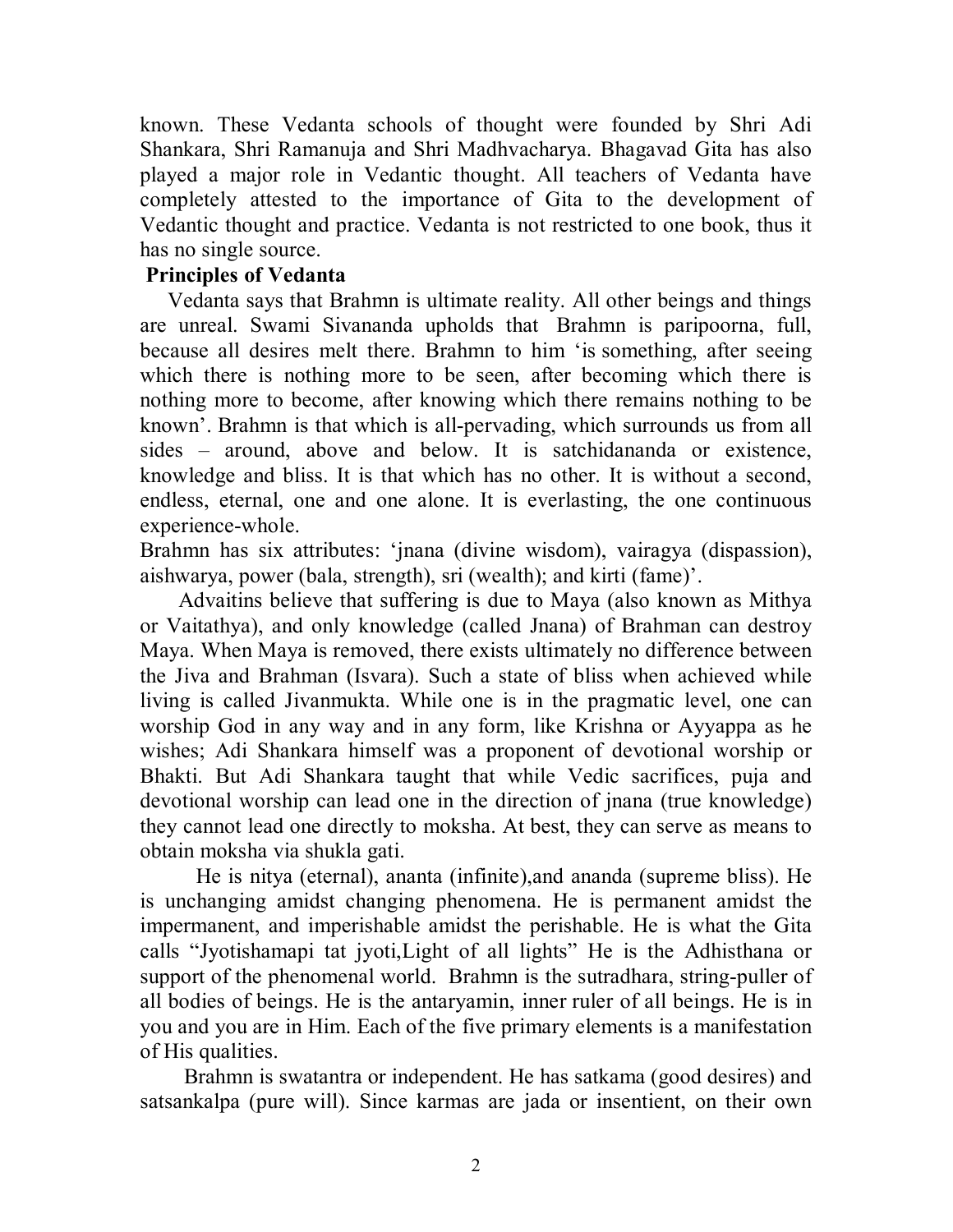they cannot yield fruits, so it is Brahmn who dispenses fruits of actions of jivas. He is all merciful; quenching the thirst of jivas. He satiates our hunger. He dispenses justice to all. The five activities of God are: srishti (creation), sthiti (preservation) samhara (destruction) tirodhana or tirobhava (veiling) and anugraha (grace). Brahmn is beyond the reach of the senses and mind that is why its existence cannot be proved by scientific experimentation. It is purely a question of faith and refers to the intuitive side of man. However, His existence can be inferred by certain empirical facts or common experiences in daily life.

#### **Modern Relevance of Vedanta**

Vedanta is as old as the Vedas and is the basis of the various Indian philosophical systems. Although Vedanta had always been a practical scheme of life as well for modern times Swami Vivekananda has given it a new interpretation called Practical Vedanta. From the above analysis it will also be evident that although Jainism may differ philosophically and empirically from traditional Hinduism there are more similarities than differences between Jainism and Vedanta especially Swamiji's Practical Vedanta. Besides, Swamiji's definition of Vedanta is very wide all comprehensive and all-inclusive. According to it Religion is Vedanta, which includes all the different religions like Jainism Buddhism and Hinduism Even if one may not accept this definition of Vedanta one would find a lot of similarities between Jainism and Vedanta. Not only this, the two systems can help and enrich each other-as it should be. Vedanta can gain something from Jainism and Jainism too can benefit from Vedanta without in any way compromising their special features or originality.

 Self-enquiry is greatly emphasized in Vedanta, where it is called tvam-pada-sodhana. When one asks the questions, Who am I? What is my real nature? And seeks answers to such questions one ultimately realizes one's real pure conscious nature-the Atman free from adjuncts like body mind ego and intellect. There is no difference between Vedanta and Jainism as far as the process of inquiry is concerned.

 Today we need to follow the footsteps of Swami Vivekananda, one of whose missions was to remove the culls from the oft-projected picture of Hinduism and give an invigorating message of Vedanta to both the East and the West. **When our religion is thus made comprehensible to the modern man, when the practices incompatible with Vedanta are purged, when our education is spiritualized through de-secularization, when our nation gets united by the application of Vedanta, only then will Hindus be able to impress the world outside.** Only then can our acaryas deliver what is expected of them – showing how to have the correct attitude to solve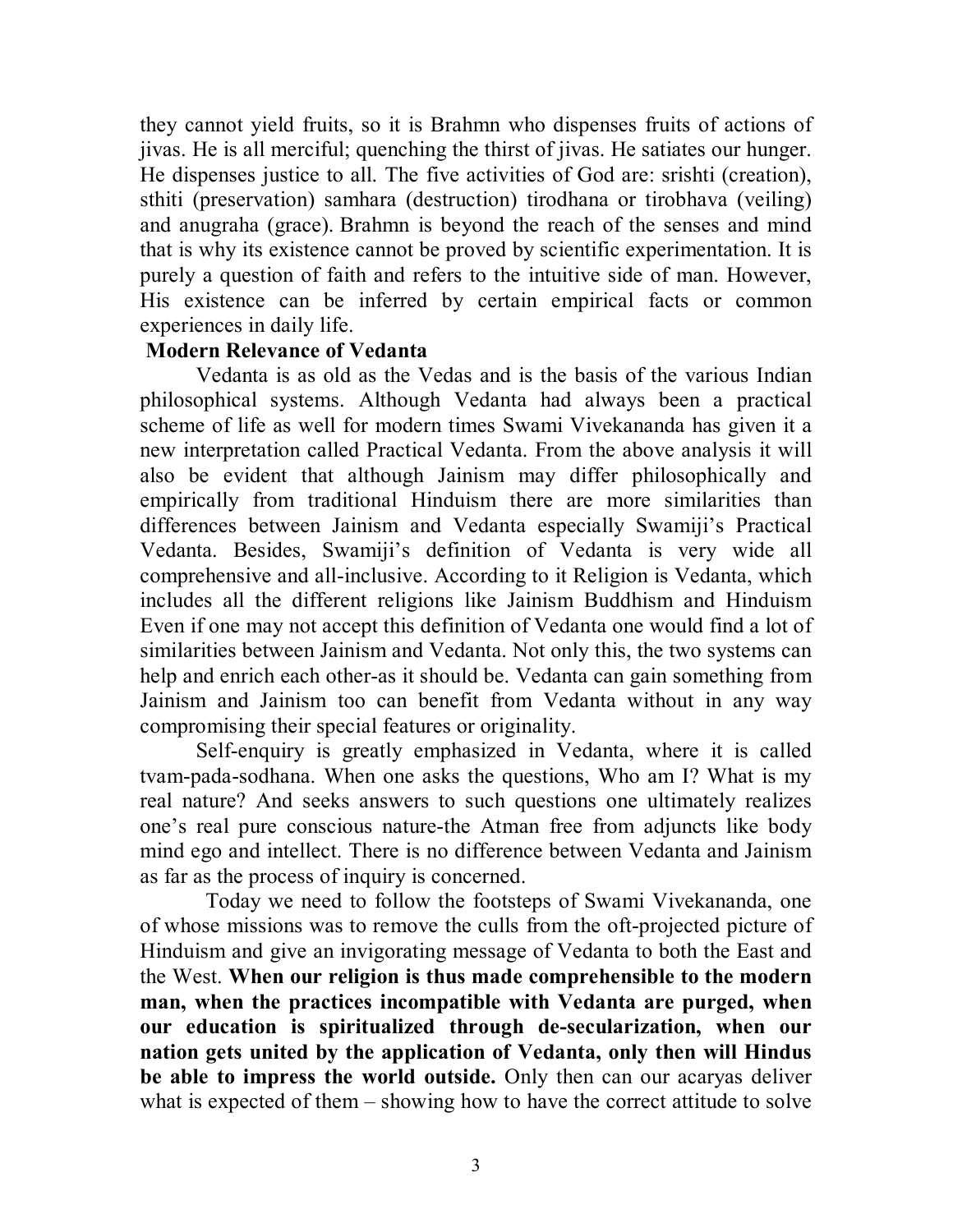modern and ultra-modern problems: pollution, population explosion, escalating terrorism, ecological imbalance, unprecedented pauperization of man, 'genetic bomb' etc. Only then the song of the Puranic ballad will have significance today : The residents of the celestial sphere sing, and the theme of their song is the following: 'Blessed are those that live in the territory of 'Bharata.' Let us, by our act and deed, justify our love for 'Bharata' which may mean rata, or addicted, to bha, or enlightenment.

#### **Definition of Yoga**

Yoga is a science as well as an art of healthy living. It is no way limited by race, age, sex, religion, caste, creed and any other boundaries and can be practiced by those who seek an education on better living and those who want to have a more meaningful life. **Yoga is the surest way of complete health. Yoga is the science of life and the art of living.** It is India's oldest scientific, perfect spiritual discipline. Yoga is a method of training the mind and body for discovering spiritual truths. Yoga is science of life, it offers us simple, easy remedies, techniques and methods of health and hygiene to assure physical and mental fitness with a minimum of time, effort and expense. **Yoga is neither a sect nor an ideology but a practical training of mind and body. Yoga is also a technique for achieving purest form of self-awareness, devoid of all thoughts.**

Integral Yoga equips us with the right tools to handle life's uncertainties in a remarkable calm manner. It is nothing mystical-just a practical and scientific guide to an improved way of life. It is the science that harmonizes the mind body connection most effectively. It is a power tool for facing life's challenges with an attitude that will delight us. It has four major tools which are well meshed into one another :

- (i) Postures (Asanas) for physical exercise.
- (ii) Meditation for mind exercise.
- (iii) Breathing (Pranayam) for channeling energy correctly.
- (iv) Deep relaxation.

Naturopathy is a philosophy of balancing the energy system of the bodyphysical emotional and spiritual using the natural methods, prevent stress and distress on the organs and promotes overall well-being and rejuvenation.

#### **Ancient Science : Yoga**

Yoga is a practical science. Indian psychology with its ideology and technology : as a holistic system for promoting harmony at physical, mental, emotional, social and lastly at spiritual level. When this balance is disturbed by accident, illness, disorder or the stress created by any illness : physical or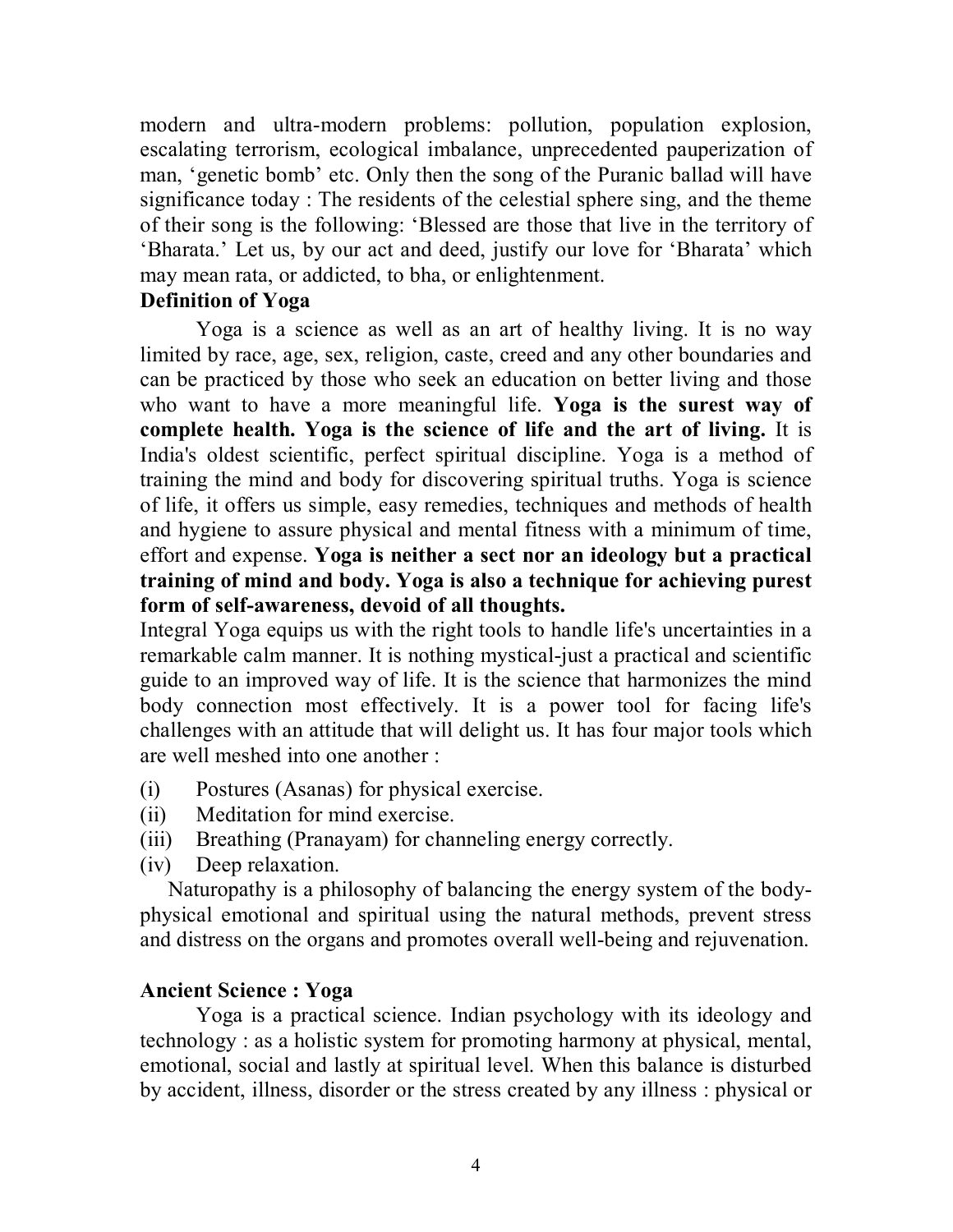mental. Yoga can help restore it, and help cure or manage the illness. Yoga therapy is the adaptation of Yoga practices for people with health problems. Although ordinary Yoga classes can improve general health and resolve mild complaints but they may be ineffective or can be even harmful for serious conditions. In such cases, yoga therapy can help people by tailoring yoga lifestyle to their individual needs, taking in account their health problems, flexibility, capacity, capability, habits, constitution and circumstances.

 If we go just through the medium of the mind alone to recondition yourself, we never have power. This is because the part of our mind that is in control works according to neuro-glandular functions of the past. These patterns can be dissolved through the practice of Yoga Nidra, Third eye meditation, physical postures, diet, pranayam if we are consciously engaged. We then alter the karmic patterns and disintegrate their power through meditative awareness. By moving past the medium of the mind with the technique of yoga nidra, we are able to directly address the source cause, and remove the root of our habit patterns. Instead of using our life energy to struggle with a multitude of effect, we are able to directly resolve a single cause, which instantaneously and automatically eliminates the multitudes of effects. Yoga Nidra is a powerful technique which takes us into the forth dimension, where all of these shifts can happen spontaneously and effortlessly.

With the popularity of yoga in the country, its true depth has been diminished. In many cases, it has just a form of vigorous application of yoga postures for exercise. The focus on the physical aspect of Hath yoga has definitely had a powerful and beneficial impact. Today's practice may provide the breadth but certainly not the depth of authentic yoga. Purpose of the practice of yoga is the same as the meaning of the word yoga. Yoga means integration of the fragmented forces of our being that shows us as tension in the body, restlessness in mind, and emotional reaction. Regardless of what Asans, Pranayam or other technique we practice, it must be aimed at regaining harmony of body, mind, heart and soul.

The spirit of yoga is manifest at a formless level. Yoga is incomplete without the internal, invisible component. The internal part of yoga represents the subtler form that must be brought into synchronicity through the external form. When inner and outer, external and internal, come together in harmony, our practice make a quantum leap to a whole new level. During our practice, the most important principles to apply are : Intention, meditative inward focus, and the posture of Consciousness. As a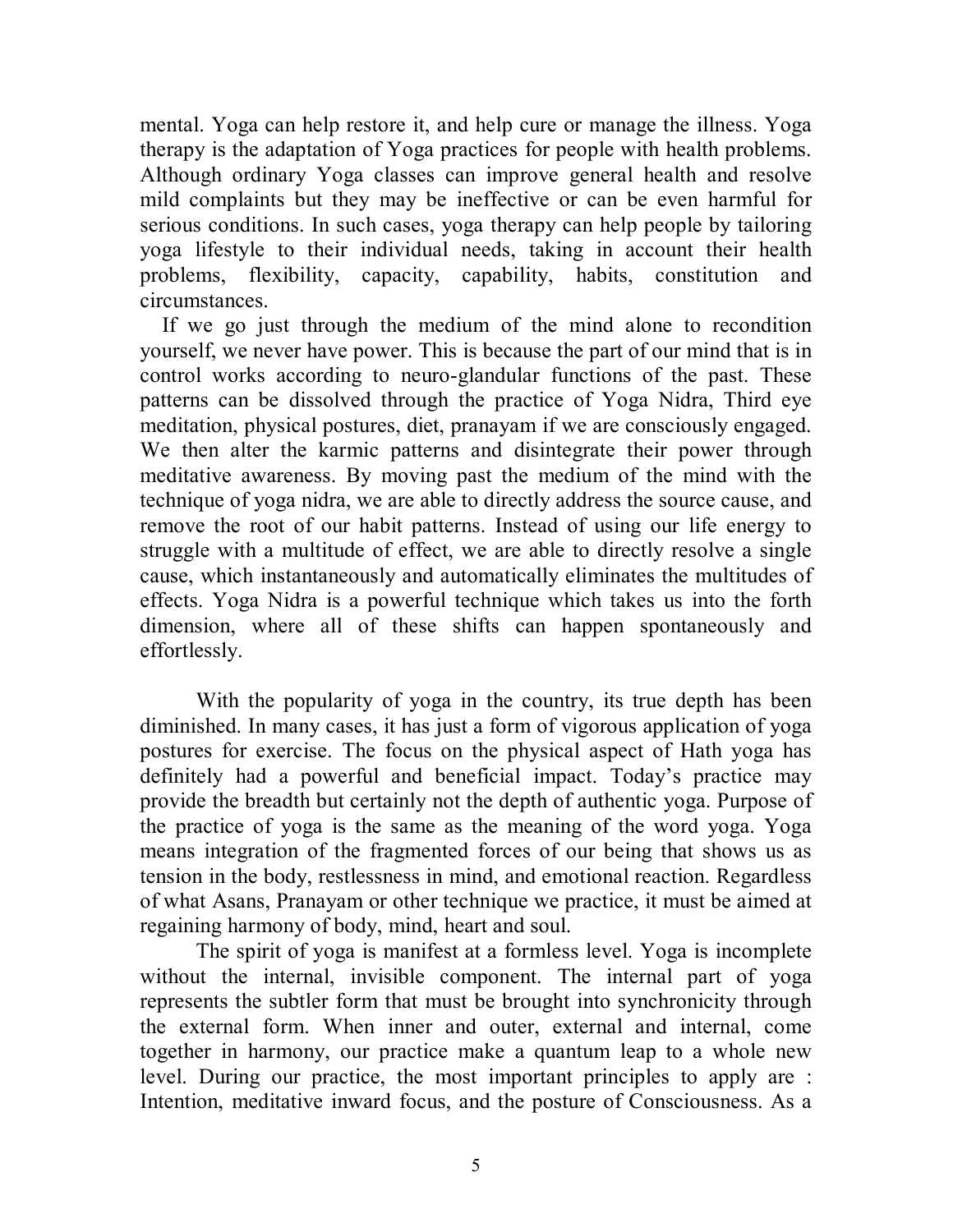result, the posture of consciousness we cultivate on the yoga mat is automatically available in our interpersonal relationships. It bleeds into everyone of our daily life activities. Whatever we do outside becomes internalized; what is inside becomes externalized. There is no difference for the posture of consciousness – it is inside out and outside in.

#### **Yoga and Prana**

According to yogic point of view, the body is made up of 5 elements ether, air, fire, water and earth. All these are associated with the 5 prana Vayus. The five prana Vayus are like the limbs of a man which comprise the one body. It is the prana which moves in the body like energy waves and can be likened to an electromagnetic field where the energy is in constant motion. Prana is the basis of life and can be controlled through breath. It is through the breath that prana and consciousness are essentially linked. From the time of conception up till 4 months, the fetus services on mother's prana. After 4 months it is said that the prana enters the fetus and then its bodily functions are active and an individual life begins. However the child becomes independent only when death occurs the physical body dies, the mind dies, but not the soul. Death is a process of disintegration in which all 5 elements go back to their original source-water to water, earth to earth etc. When prana leaves the body there is no force to animate it. On death when prana leaves, the consciousness departs; the magnetic force which held the body together deteriorates and hence the body dies. It is yoga which works on this vital life force 'the prana' to bring harmony into our lives. Yoga works through the physical body, by working on the pranic movements. **Yoga Therapy** 

Yoga, the origin of Indian health care practices have crossed its boundaries in the past due to its authenticity and practical positive results which have been approved by allopathic practitioners from ages and to the date. Yoga therapy practitioners are qualified yoga teachers with further training in human physiology, anatomy and applications of yoga to medical conditions. Yoga therapy utilizes practices from India, which date back thousands of years and are part of traditional Indian health care system. Critical research trials show that yoga therapy practices are among the most effective known methods for managing the psychosomatic diseases and disorders, stress related conditions, which are so common today. This is because Yoga bridges the gap between body and mind, ranging across the whole spectrum from physical to mental from gross to subtle.

 If we go just through the medium of the mind alone to recondition yourself, we never have power. This is because the part of our mind that is in control works according to neuro-glandular functions of the past. These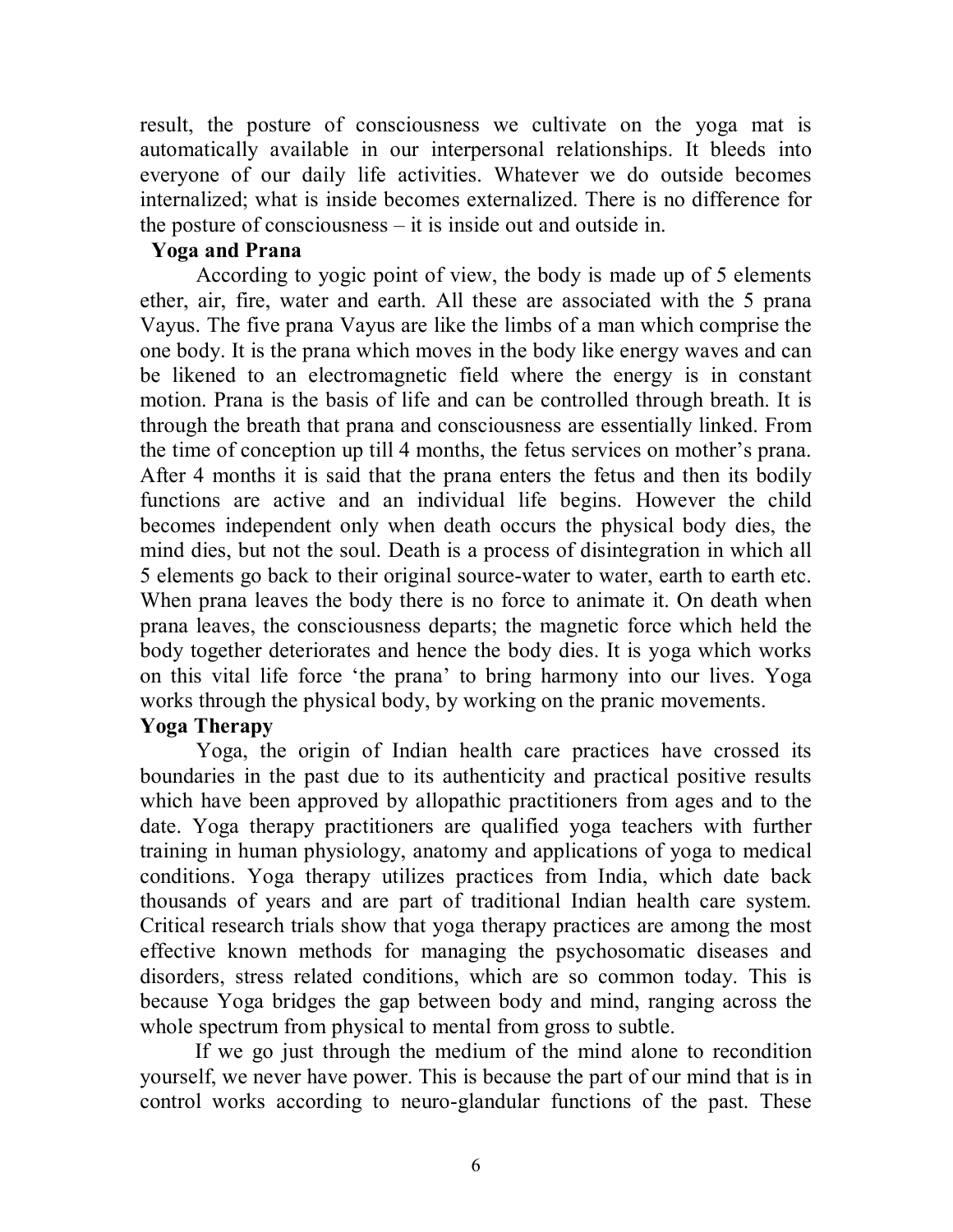patterns can be dissolved through the practice of Yoga Nidra, Third eye meditation, physical postures, diet, pranayam if we are consciously engaged. We then alter the karmic patterns and disintegrate their power through meditative awareness. By moving past the medium of the mind with the technique of yoga nidra, we are able to directly address the source cause, and remove the root of our habit patterns. Instead of using our life energy to struggle with a multitude of effect, we are able to directly resolve a single cause, which instantaneously and automatically eliminates the multitudes of effects. Yoga Nidra is a powerful technique which takes us into the forth dimension, where all of these shifts can happen spontaneously and effortlessly.

Yoga therapy is more effective than other therapies. The allopathic science has only two tools with them to fight back with any disease or disorder : medicine and surgery. Medicines masks the symptoms and surgery removes the problem temporarily but chances are of redeveloping. Even medical sciences are also non-specific when it comes to its effectiveness. After all men have invented all these sciences, so it cannot be as perfect as nature yoga - the science is based on the laws of the nature. We all accept that human mind cannot be comparable with Mother Nature. After all its mother nature who makes and creates the man. So there are always limitations in man's discovery. Yoga offers variety of tools. They are suitable to individual needs, conditions, capacity and capability. It offers poses, breathing techniques, Mudras, Bandhas, cleansing techniques, Relaxation techniques. It provides physical as well as mental training through its five major branches - namely – Astanga Yoga, Hath Yoga, Bhakti Yoga, Jnana Yoga and Karma Yoga. Person can practice in any positions : standing, sitting and laying. It offers every thing, and a total package covering human life from 'womb to tomb' – birth to death. It deals with the root cause of the problem and helps in removing the cause not just symptoms Certain conditions those are not curable, it helps patients to manage the problem and helps in maintaining the conditions so it does not go from bad to worst.

#### **Harmony with Cosmos by Naturopathy**

Naturopathy is a philosophy of balancing the energy system of the body- physical, emotional and spiritual using the natural methods, prevent stress and distress on the organs and promotes overall well-being and rejuvenation.

We have to understand the word Sanatan Dharma in order to understand Religion. Sanatan means eternal, the one, which does not have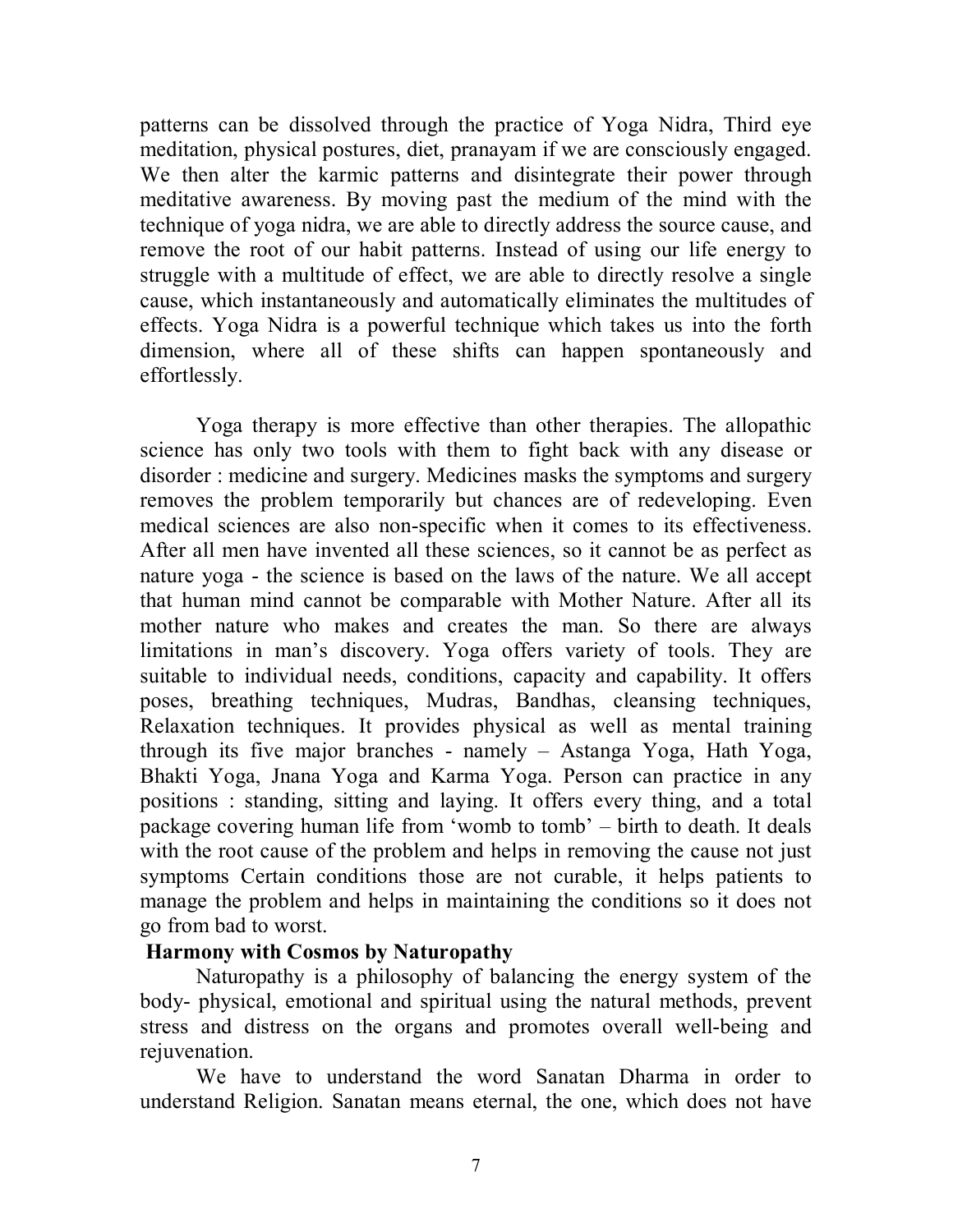beginning or end and Dharma means 'duty and discipline'. Very clearly Lord Krishna has explained this in Bhagavad Gita as "Manav Dharma". How to live a disciplined life by performing one's duty as human by following various paths of Yoga. Sanatan Dharma is not established by any one God or prophet but completely based on the laws of Mother Nature : the five natural elements : air, fire, water, earth, ether. On earth it covers all creatures and nature in all forms. Indian Philosophies or schools of thoughts are completely based on it. Yoga is one of these schools. So naturally it is based on the laws of Mother Nature. It has nothing to do with any particular "faith or religion" as per the modern meaning of term. Yoga practically is a way of life and a healthy life style. To use five natural elements : air, fire, water, earth, ether for sustaining one's health or for curing diseases arose due to imbalance of these elements is called Naturopathy. So harmony of these five natural elements is Naturopathy. With the help of Naturopathy we can have harmony with cosmos or say Mother Nature.

#### **21st Century and Life-Style**

We are living in the  $21<sup>st</sup>$  century. Man today is scaling new heights of development. New inventions are being made everyday. Man has measured the depth of the sea and the distance of the moon but the tragedy is that he is getting away from his own existence. We do not try to learn about ourselves. All our energy and efforts are being wasted on external and physical objects.

The world is too much with us. We are always busy earning and spending. We have no time to peep into our hearts and souls. The result is that we have lost sight of the philosophy of life and are getting increasingly involved in stress and confusion. We are adopting an artificial, unnatural life style and are spoiling our valuable health. We ourselves are inviting diseases, gloom and troubles. The whole atmosphere is getting vicious and affecting the family, society and the whole nation adversely. In such an atmosphere, how can the youth remain untouched and unaffected. The zeal, enthusiasm, energy and health of the young men of the country are deteriorating rapidly. A calm, cool and peaceful environment is required for study and to lead a healthy, happy and peaceful life. The seeds of development are sewn in the young age only.

 Human body is a wonderful creation of nature. It is not merely a mass of flesh and bones, it contains a wonderful net work of intellect. Harmony is the functions of all the systems of the body is absolutely essential. Perfect harmony in respiratory, digestive and excretory systems helps in the development of an ideal life style. The possibility of the end of disease and gloom increases if there is such harmony. It can be found only in the state of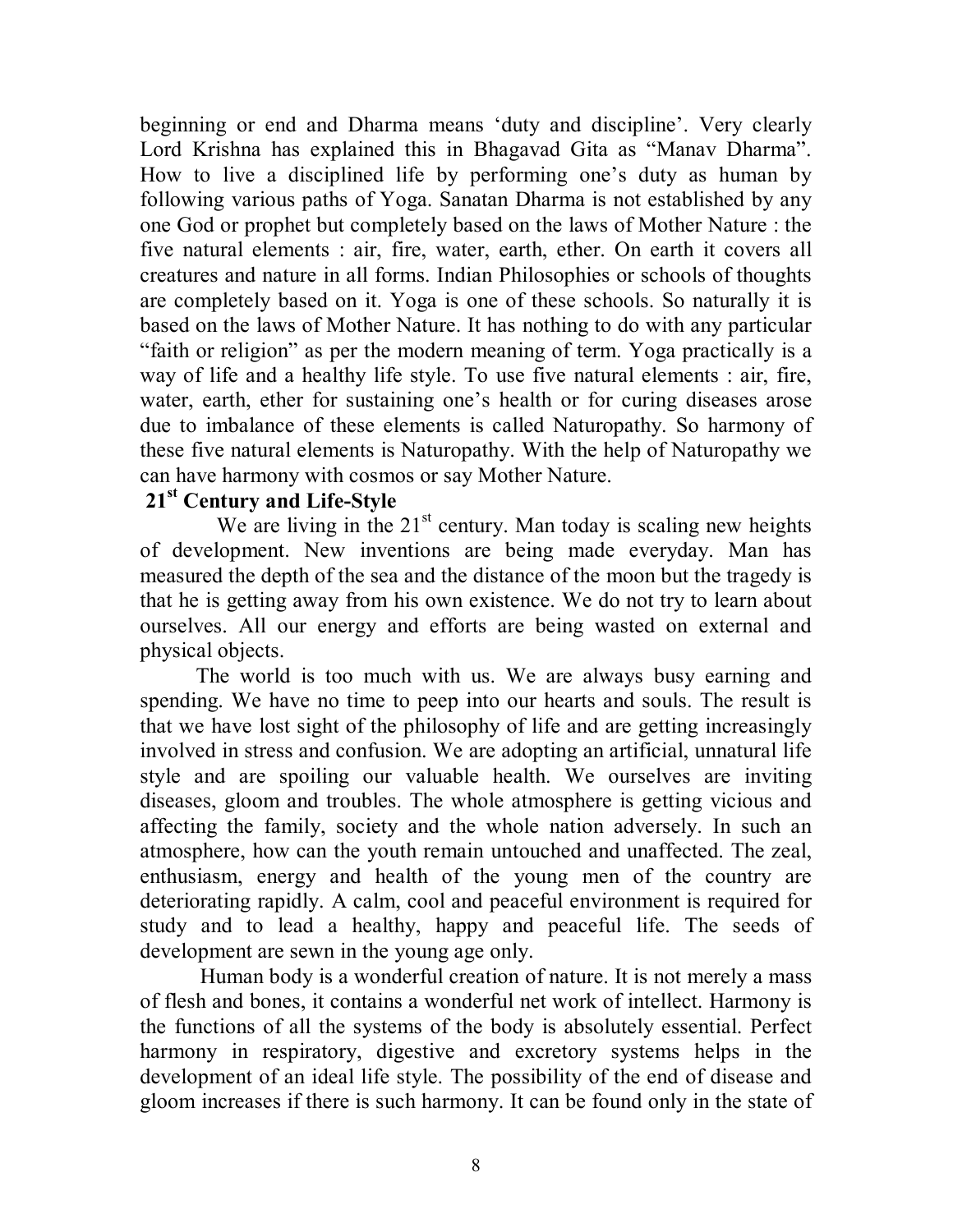total health. It also prepares the background of the development of various concepts of the progress and development of life.

Chances of living a meaningful life increase immensely if life is controlled and regulated in early student life. Thinking in the context of modern age, an ideal life style can be developed if the different breathing exercises and body postures are practiced along with right conduct, right behaviour, right thinking and right habits. With such a life style, not only personal health but health of the whole family, social and national health can also be achieved. By developing and adopting such a life style, diseases of the modern civilization – obesity, high blood pressure, diabetes, stress, sleeplessness, depression and the ailments of joints can be cured and controlled.

### **Irregular Routine of the Day and even of Life**

Life should be balanced and controlled so that four qualities – equanimity, compassion, humility and efficiency may be developed. But because of the wrong habits mentioned below, values of life and health of the people are deteriorating instead of developing :-

## **(1)Eating habits**

Western civilization has attacked every walk of life. Our language, education, health, culture, thinking and eating habits – all are being highly influenced by western civilization. With the result that the younger generation has drifted away from its goal. Take food and eating habits, for example. Food is the basis of life. The whole life revolves around it. Lord Krishna says, "annadi bhavanti bhutani"(The existence of each and every creature depends on food). Food brings about a great change in our behaviour, and thinking. In the blind race of being called 'modern' and 'civilized' we are taking more and more to the fast and junk food which are destroying not only the health of the people but also our culture and traditions. This is an issue which need deep thinking and consideration.

Modern physicians too are of the opinion that our vitality will be as strong and forceful as the subtle internal bio – atmosphere and environment and intestinal microbioecological environment is. Then only we can remain healthy. The subtle internal bio- environmental atmosphere gets polluted because of our wrong eating habits. The so –called fast food, that has no nutritional value plays a great role in spoiling the digestive system.

The junk food, that the ignorant people eat with great pleasure, thinking it to be very tasty, is poisioning the lives of the common people and causing various diseases. Berger, hot – dog, noodles, candy, pastry, pizza, sweet draf, bread, toffee and synthetic cold drinks are being used in the name of fast food. All these things are alluring, intoxicating and tasty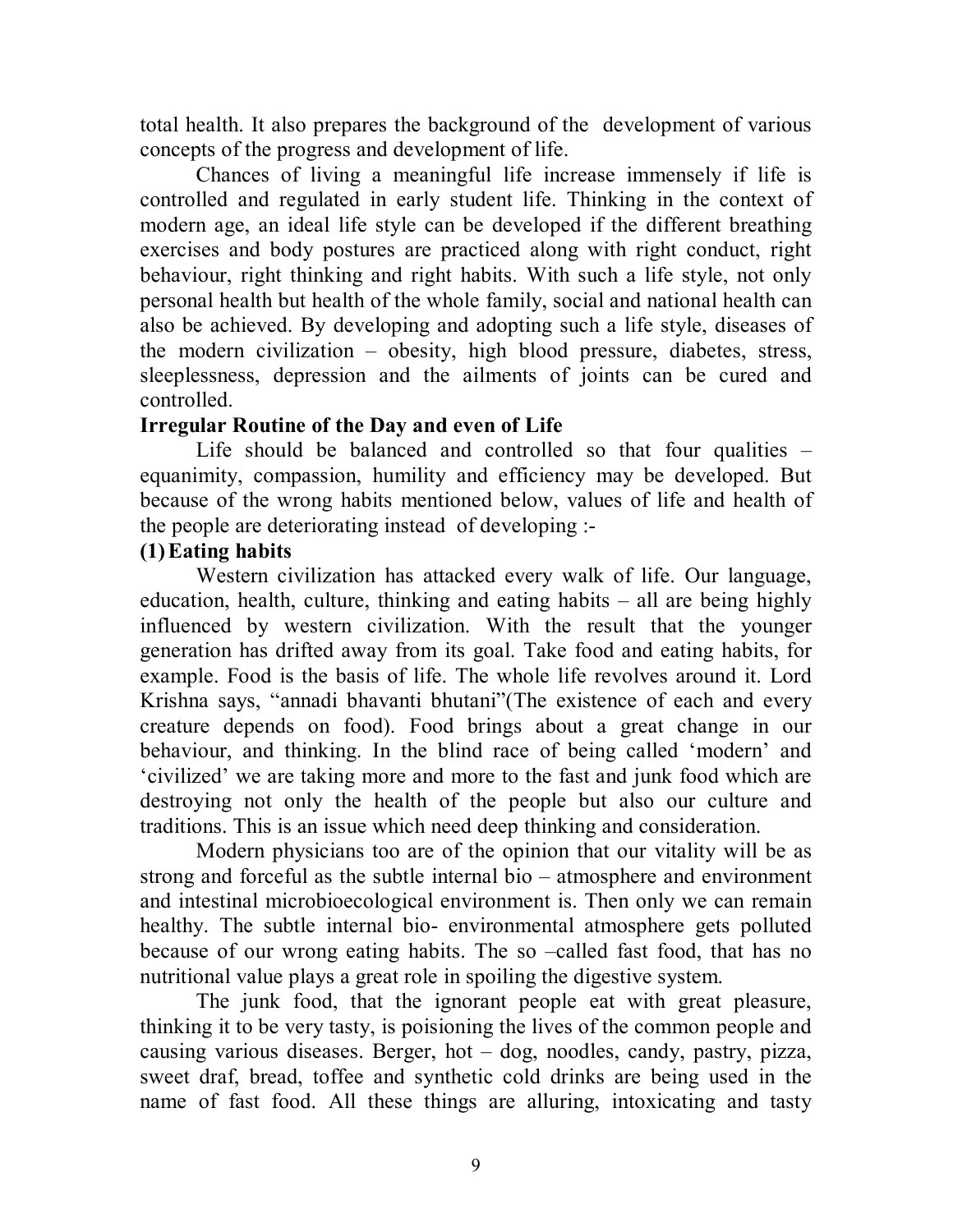poision. For a balanced and healthy life, one should avoid fast food and take nutritious food, conducive to health.

### **(2)Wrong ways of movement**

With the advent of modern civilization, we have adopted some such habits which take us away from an ideal life style. We ourselves are preparing the background for the development of defects, faults and diseases. For instance, we move in a wrong way with the result that our joints, muscles and even the form of the body are affected adversely and thus we invite ailments and diseases. We all know that all parts of body are directly or indirectly connected with backbone but because of wrong postures, backbone is affected. It comes to lose its natural and normal form and diseases related to it are caused and our health is affected.

## **(3)Irregular sleep**

Sleep is very, very necessary to keep us healthy. We have to go to bed in time and get up early in the morning. There goes the proverb, "early to bed and early to rise, makes a man healthy, wealthy and wise". But unfortunately, in this so called advanced  $21<sup>st</sup>$  century, we do not observe this golden rule whereas sleep is 'gold' in the true sense of the word. When we have a sound sleep, our brain gets 'alfa state of mind'. The process of expelling foreign toxins by the kidneys is accelerated while we sleep. The heat that is not required by the body is also brought out and in this way, our body temperature and blood pressure are kept under control. The energy and the vitality which have been exhausted are restored and the body is refreshed and ready for more work. Sound sleep is really a boon to us.

## **(4)Irregularities regarding the intake of water**

1/3 part of the body is made of water. The body of a male contains 65- 75% and that of a female, 55-65 % of water. Blood contains 83 %, bones 22 %, brain and muscles 75 % of water. Thus we can say that the body of a normal person contains 33-55 litres of water. 98 % of the water that is consumed, expels the foreign toxins from the body. 40 % of the toxins are expelled through urine, 35% through sweat, 20% through respiration and 3% through excreta and sputum. 2% of water helps in the proper functioning of the different parts of the body. It is clear from this account that we should consume plenty of water.

### **(5)Cut-throat competition**

The  $21<sup>st</sup>$  century is an age of keen and cut throat competition. Every body is running a blind race to attain material prosperity and to go ahead of others, without realizing his/her capacity and competence. And when one does not attain what one desires, one is frustrated and highly disappointed.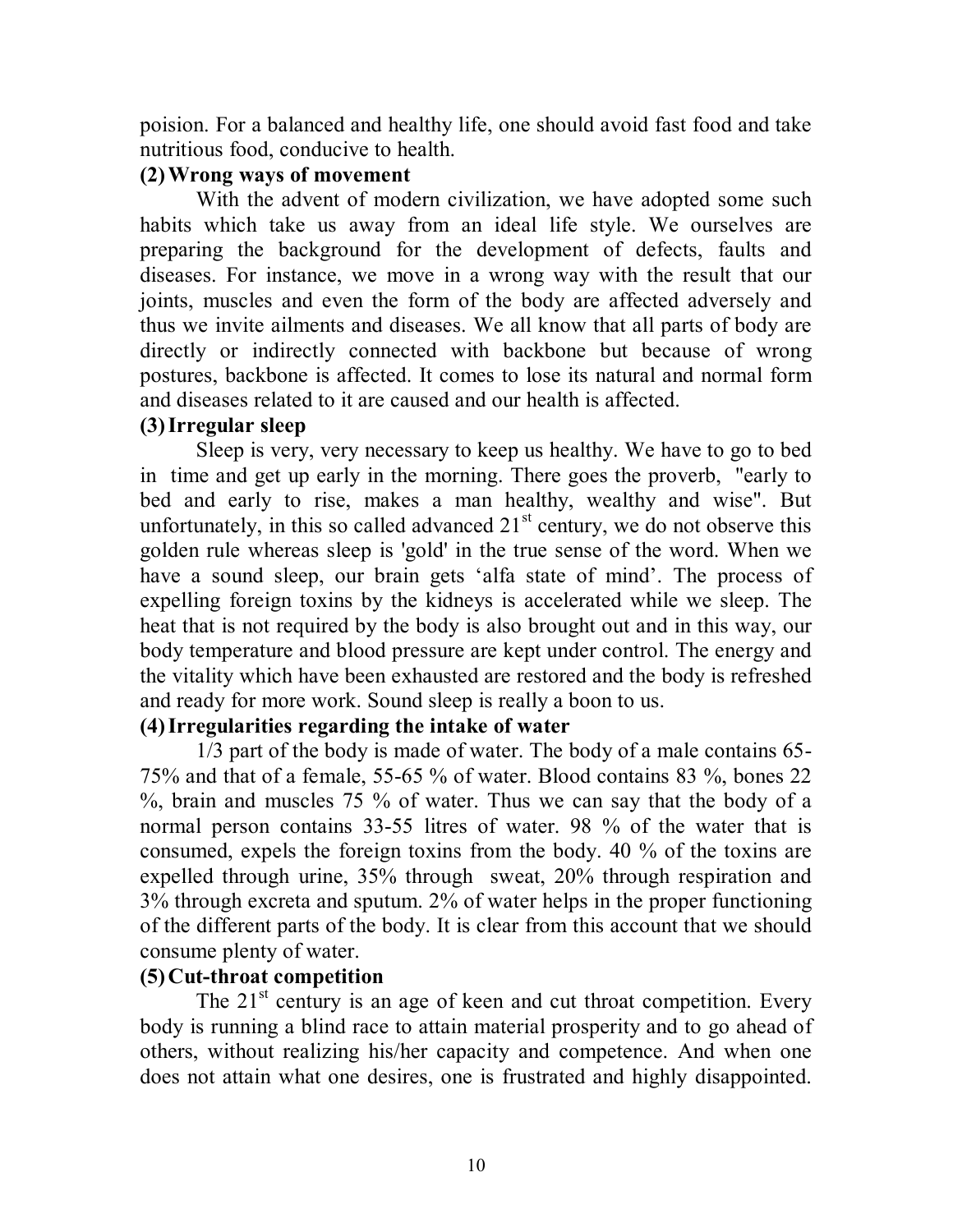This frustration gives rise to the feeling of failure and pessimism. Frustrated persons are an easy prey to mental disorders.

## **(6)Negative thinking**

Positive attitude toward life motivates man to make efforts for progress, development and attainments undaunted by difficulties and obstacles whereas negative attitude discourages him. Running after success does not make one successful. To get success, one has to work very hard and prove oneself to be deserving success. And to get health, happiness, prosperity and success in life one must give up negative thinking and develop positive thinking. Envy, anger, selfishness and greed etc. are negative feels which render man selfish, narrow-minded, aggressive and superstitious. If we want to achieve our goal, we have to renounce our negative thinking and adopt an optimistic outlook.

## **(7)Use of drugs**

Every body knows that alcohol is injurious to health. It affects all the vital parts of the body-brain, liver and spleen very adversely. Those, who drink, contact sirrosis of liver which is a fatal disease. They also develop carsacopus syndrome, acute deficiency of vitamin – B or thymin, loss of memory, confusion and the shrinking of brain. Cigarette is another evil that contains one hundred kinds of toxin– nicotine, pyrodin, pycolin, kolydin, margges, synogin, perforel, ammonia, carbonic acid, uric acid, carbonmono-oxide, acholine and azoline etc.

19 kinds of toxins like perforel and polynium are produced by the burning of the cigarette. These toxins affect brain tissues very adversely. Pyrodin causes drynesss, cancer and anemia. Smoking also causes acute and chronic cough, asthma, skin diseases, dyspepsia, paralysis, insanity, sleeplessness, loss of sight, cateract, difficulty in breathing, heart – diseases and loss of the capacity of procreation etc. 'Biri' is even more dangerous than cigarette as tobacco causes cancer of the lips. Unfortunately the youths of today are taking to these drugs more and more. Their doing so is harmful not only to themselves but to the whole nation also.

# **Biological Clock and Human Body**

Biological clock has a great effect on the mental and emotional level of man. Irregularity in life affects this biological clock and health of man adversely. Late nights, watching T.V. for long periods, lying in bed even when awake, keeping awake when it is time to go to bed and going to bed when it is time to get up, not taking food in time, always being in a tearing hurry and in a state of anxiety disturb biological clock. We can make progress in life only by regulating and controlling our lives. We should take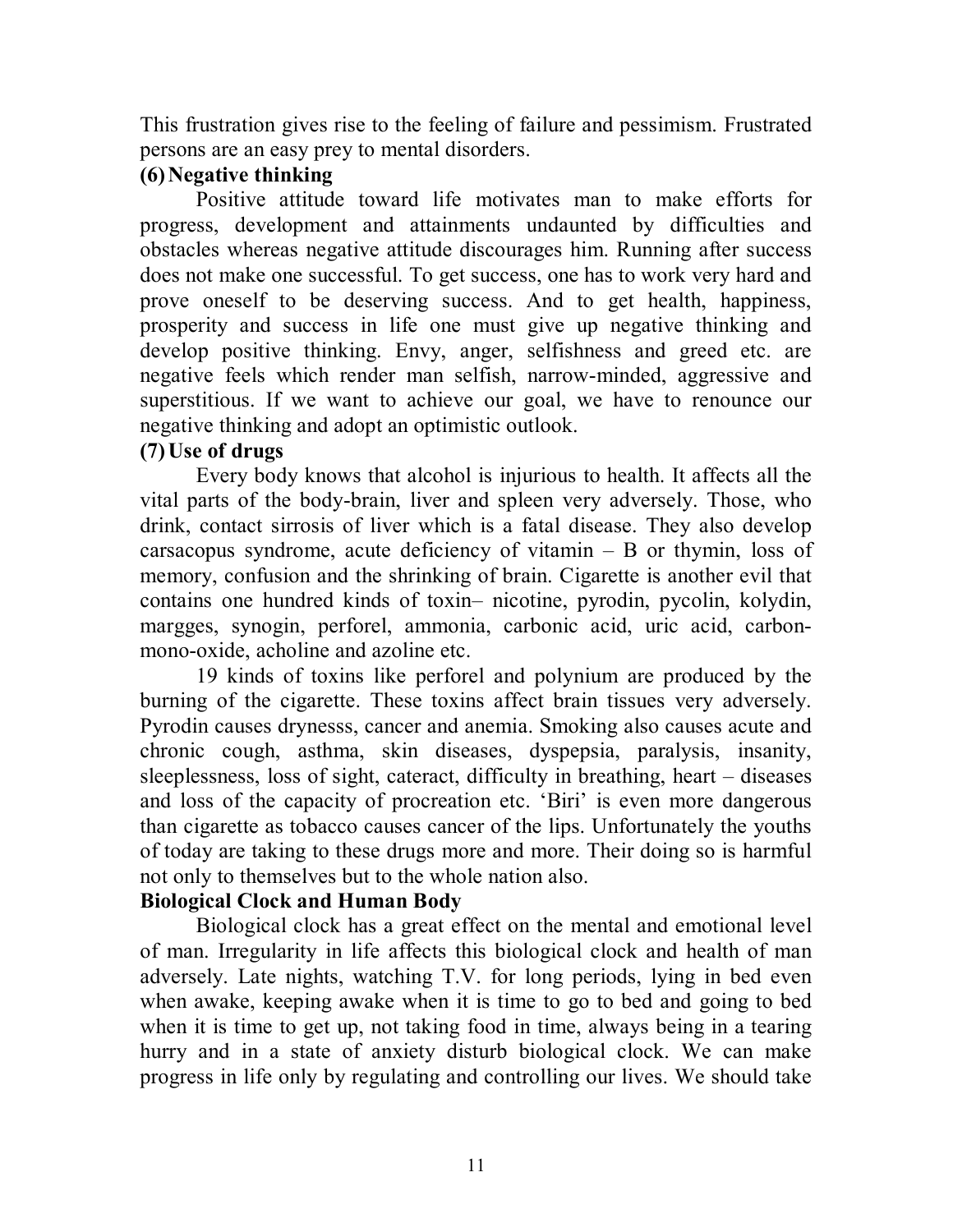to the natural ways of living so that biological clock may go on functioning properly.

### **Diseases of the Modern Life- Style**

Health of man has greatly deteriorated because of modern life – style. The number of physical and mental diseases is increasing very rapidly. A large part of the population is suffering from the diseases of modern life style. High blood pressure, stress, sleeplessness, diabetes, ailments of joints asthma, obesity, anxiety and depression are some of them. To make the matter worse, no proper remedies of these maladies are known to the medical science. When we think over all these things, it becomes clear that by taking to right eating habits, regular routine, refraining from drugs and practicing breathing exercises and body postures, we can get relief from most of these diseases. Total health can be attained by making the public aware of Yoga and yogic practices. Only by observing the maxim ' simple living and high thinking' we can make progress in life, can develop our personality and achieve our desired goals.

### **Yogic Lifestyle Management**

The most appropriate method to attain optimum health naturally is the system and science of yoga. Yoga is not only a series of physical postures or meditative practices. It is a lifestyle which can be lived by everyone, not necessarily those who are sanyasis, sadus or renunciates. It is a form of understanding, of realizing our interactions in life, trying to improve them, trying to understand the needs of the body, the needs of the mind and also the needs of the spirit. This is the concept of yogic life-style : living according to the laws of the body and the laws of the nature.

Lifestyle is the keyword for well-being. From the yogic perspective, health does not just mean a disease free body. This ancient science believes in a holistic approach to health of which the body, mind and the spirit are integral and independent parts. Yoga claims to endow perfect physical, mental and social well being even under stressful conditions. Thus the yogic meaning of well being is more than just psychological. It means physical fitness, mental aligity and spiritual verve. This psychosomatic spiritual approach emphasizes that we cannot think of sound health by only caring for one or two components of body, mind and ignoring the other. This results in an imbalance due to which harmony of personality is lost and the person suffers from psychological and psychosomatic problems. The rise in mental health problems in developed societies of the world is mainly due to ignoring the spiritual dimension of health and living an individualistic lifestyle. So yogic lifestyle aims at the evolution of mind. It talks of the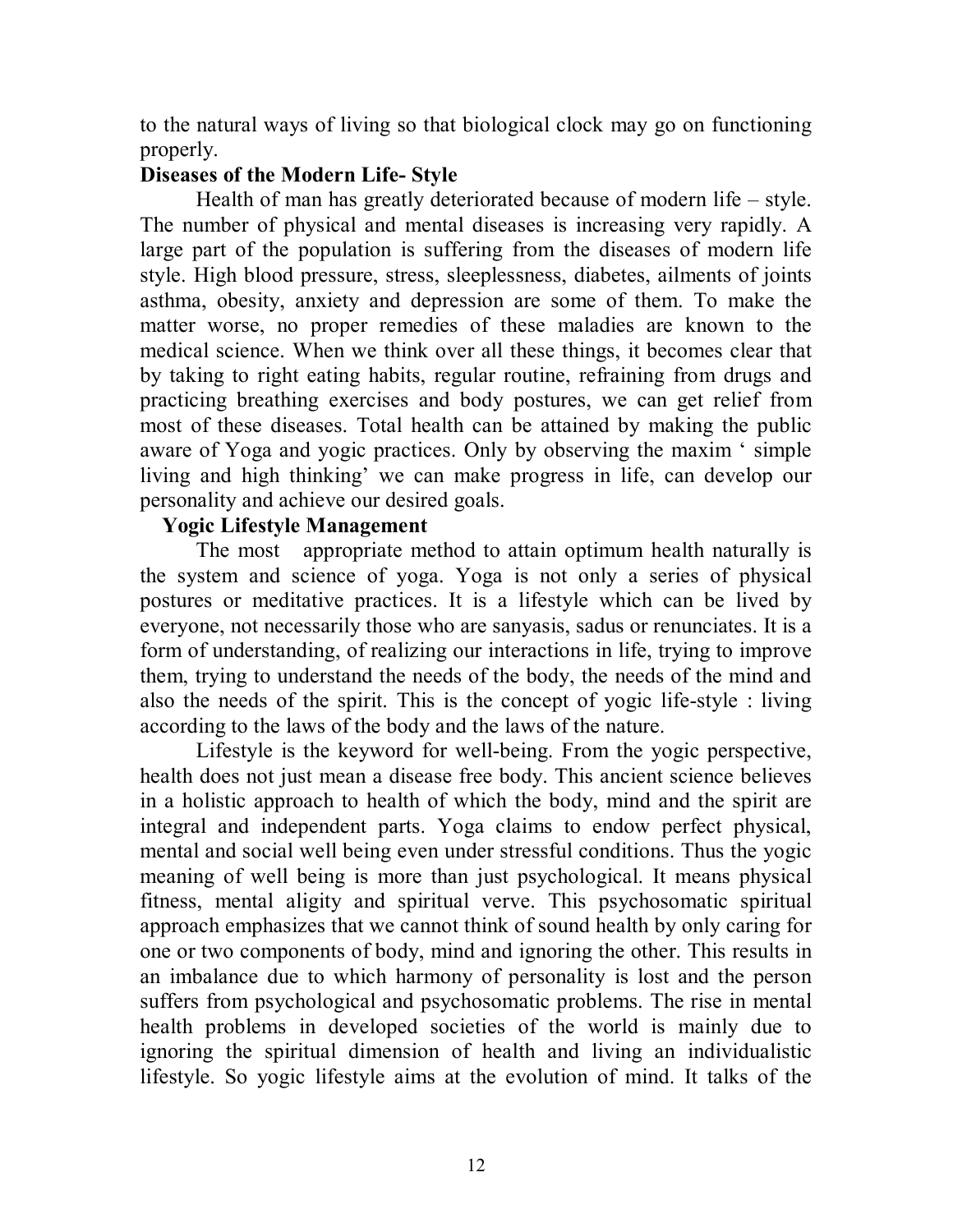journey from gross to most subtle. This is conceived in yogic literature as the journey from Annamaya Kosha to Anandamaya Kosha.

## **(a) Training of mind**

Yoga says that there are certain methods to extricate yourself from the sticky side of the mind. In order to again harmonize and balance ourselves, we need to develop certain qualities aspects of our nature, beginning with the ability to release the tensions through the process of relaxation. Relaxation is a systematic approach to letting go of the accumulated blockages, not only in the mind but also in the body. After we are able to relax physically, mentally and emotionally, we are instructed through yoga to develop personal awareness, Sajagta, in order to witness ourself interacting with the world, society, family and with our own limitations, ambitions and aspirations. Awareness is the result of leading a yogic lifestyle. Afterwords, with awareness, we have to develop a sense of positivism towards ourselves. When positive expressions are developed through the practices of reflection, concentration and introspection, which in common language is known as meditation, then we are able to harmonize the inner personality. We need to realize that there are ways to regulate our lifestyle. Regulation of lifestyle is the keyword here for the well being of the human personality.

## **(b) Attaining life force with Bandhas**

Energy or life force flows through us, to keep us alive. It is the flow of this energy, which regulates our bodily and mind functions. Irregularity in this flow or pattern leads to various ailments and mental tensions. Life force is like water, it has to flow through our body and provide a certain amount of energy to each of our cells. Sometimes, due to our lifestyle or thinking, these flows get disturbed, certain parts of our body get either too much or too less of energy. The energy may not be reaching some places and at other parts there may be stagnation of energy. Such imbalances lead to headaches, backaches, constipation, sexual disorders, stomach ailments or any other disorder depending on one's imbalance.

Besides Pranayam, Bandh is another yogic practice to regulate this life force. Bandha in Sanskrit means to " lock or tighten". In Bandha practices, the breath is locked or concentrated in a particular area of the body. The body is tightened to retain the energy in that part some time. This locking of life force has a lot of beneficial effects. Bandhas help in massaging of the internal organs and removal of stagnant blood. Besides, the practice of Bandhas regulates the nervous system, delays aging, increase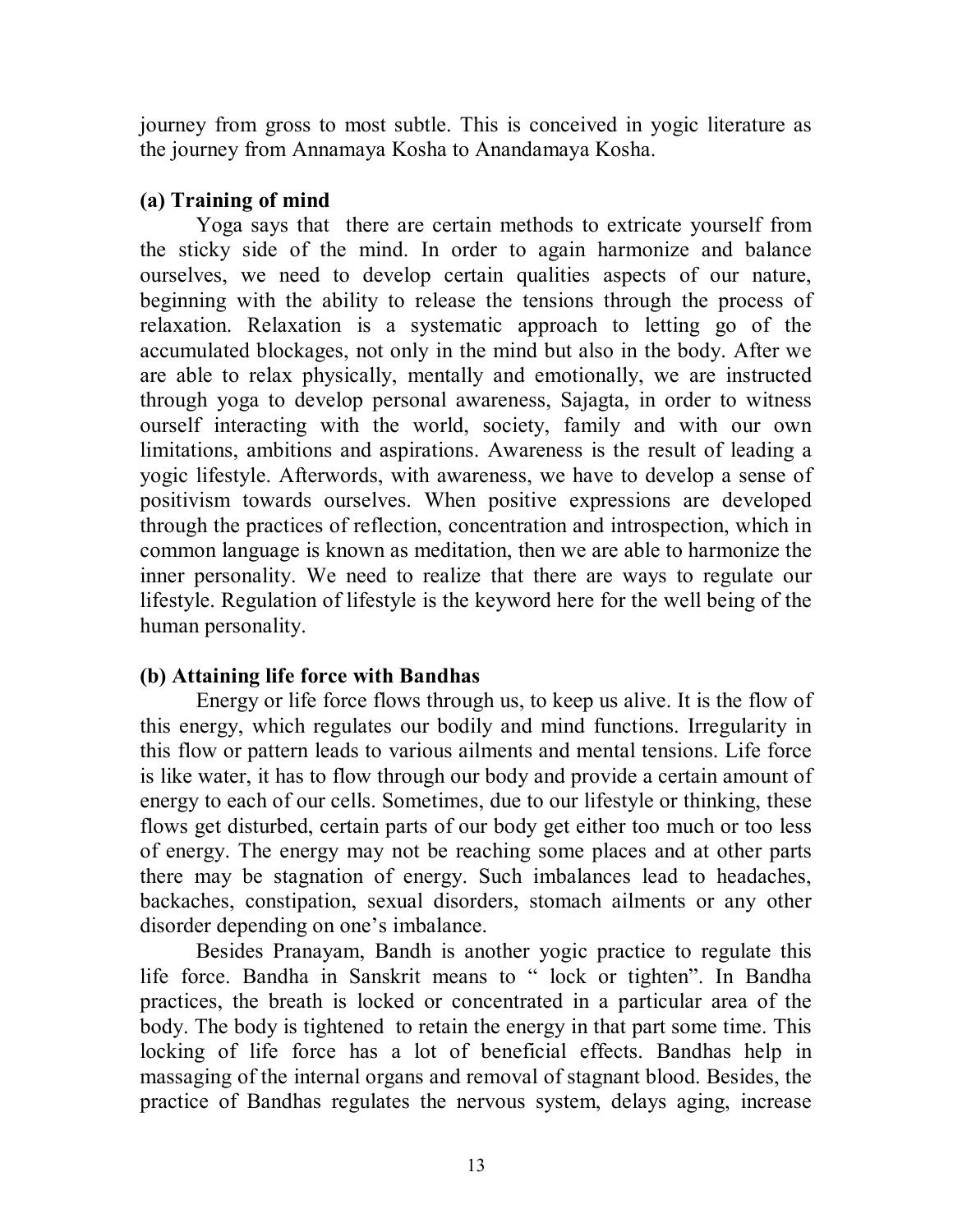vitality and leads to spiritual development. Bandhas help to release the psychic knots. Psychic knots are like whirlpools of energy created in the wrong areas of our body, over yours because of our lifestyle. These knots prevent the natural flow of energy, leading to imbalances.

# **Conclusion**

Vedanta says that Brahmn is ultimate reality. All other beings and things are unreal. Swami Sivananda upholds that Brahmn is paripoorna, full, because all desires melt there. Brahmn to him 'is something, after seeing which there is nothing more to be seen, after becoming which there is nothing more to become, after knowing which there remains nothing to be known'. Brahmn is that which is all-pervading, which surrounds us from all sides – around, above and below. It is satchidananda or existence, knowledge and bliss. It is that which has no other. It is without a second, endless, eternal, one and one alone. It is everlasting, the one continuous experience-whole.

Brahmn has six attributes: 'jnana (divine wisdom), vairagya (dispassion), aishwarya, power (bala, strength), sri (wealth); and kirti (fame)'.

By taking to controlled and disciplined life style, we can make progress in life, develop our personality and scale great heights of success. By including Yoga postures, breathing exercises and nutritious diet in our daily routine. We can get rid of the troubles and diseases of the modern lifestyle.Life is a wonderful gift of God. Those, who are healthy and have right thinking can lead a meaningful life. Nature has its own eternal and universal law. Ideal life style is nothing else but following this law of nature. The different aspects and parts of Yoga play a very significant role in providing a model of ideal life style. Living life in accordance with Yoga, observing basic vows, restraints, body postures, breathing exercises, retention, meditation, retreat and concentration and taking yogic diet are some of them. **References**

- 1. Advaita Flame of non duality English Non duality. narod. ru. retrived  $2011 - 06 - 10$ .
- 2. Consciousness in Advaita Vedanta By William M. Indich, Motilal Banarsi Das Publishers, 1995.
- 3. Adi Shankara, Tattva Bodha (1.2).
- 4. Chhangodaya Upanishad, Archived from the original on 2009 10 24.
- 5. Jain doctrine of karma and the science of genetics, Sohan Raj Tater.